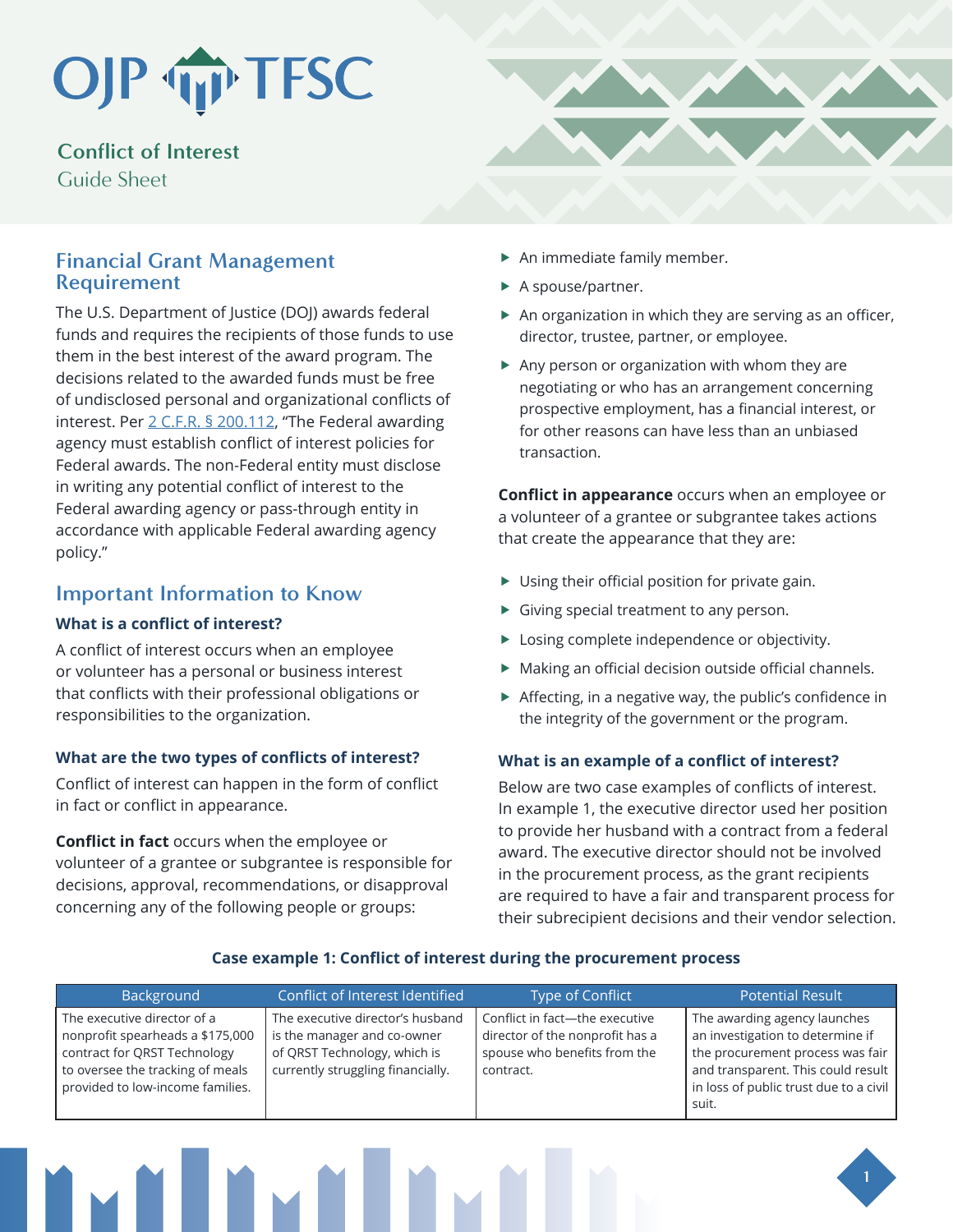#### **Case example 2: Conflict of interest from a no bid contract**

| Background                                                                                                                                                                                                                      | Conflict of Interest Identified                                                                                                | Type of Conflict                                                                                                                       | <b>Potential Result</b>                                                                                                                                                                           |
|---------------------------------------------------------------------------------------------------------------------------------------------------------------------------------------------------------------------------------|--------------------------------------------------------------------------------------------------------------------------------|----------------------------------------------------------------------------------------------------------------------------------------|---------------------------------------------------------------------------------------------------------------------------------------------------------------------------------------------------|
| The agency's new award has<br>\$50,000 for a consultant. The<br>assistant commissioner states<br>that the request does not have to<br>be posted for bids and provides<br>a reputable organization and a<br>contract is awarded. | The contract was awarded to<br>LCCI Consulting and the owner of<br>the organization is the assistant<br>commissioner's cousin. | Conflict in fact and conflict in<br>appearance- the assistant com-<br>missioner has a family member<br>who benefits from the contract. | Another local consulting firm sub-<br>mits a complaint that they also<br>provide the same services and did<br>not have an opportunity to bid.<br>An investigation is launched on<br>the contract. |

In example 2, the assistant commissioner used his position to hire his cousin as the consultant on a new federally awarded project.

## **How This Applies to Your Grant**

Recipients and subrecipients of grant funds should have a conflict of interest policy in place to maintain compliance with DOJ's requirements. The grantee or subgrantee should have written conflict of interest policies that:

- $\blacktriangleright$  Require all employees, volunteers, and board members to review and agree to abide by them.
- $\blacktriangleright$  Identify what constitutes a conflict of interest for the organization.
- $\blacktriangleright$  Define the process for disclosing conflicts and how to resolve them.
	- **If a conflict of interest is disclosed, and the organization** wants to proceed with contracting with that person or organization because they are the only one on the island that provides that type or quality of service, they should discuss the situation with their grant managers.
- $\blacktriangleright$  Prohibit employees and volunteers from asking for or accepting gifts, favors, gratuities, or anything of monetary value from contractors or subcontractors.
	- If employees or volunteers can accept items, they must be of insignificant value and clearly defined in the policy.
- $\blacktriangleright$  Advise employees, volunteers, and board members to disclose any potential conflicts of interest.
- $\blacktriangleright$  Adopt practices that exclude individuals who have real or potential financial interest in the companies under consideration from the selection process.
- $\blacktriangleright$  Require employees, volunteers, and board members to sign a conflict of interest statement.
	- A conflict of interest statement is a written document that discloses any potential conflict and is enclosed in an organization's conflict of interest policy.
	- A great practice is to have employees sign a conflict of interest statement on an annual basis to ensure that they are knowledgeable of the requirements in the policy.
- $\blacktriangleright$  Incorporate an annual training for staff and volunteers to reduce risk of noncompliance.

## **Samples of Conflict of Interest Policies**

Conflict of interest policy development tools are available on the websites of several reputable organizations. Below are three examples of policies for non-profits and government agencies:

- $\triangleright$  [Small or new non-profit organization](https://www.councilofnonprofits.org/sites/default/files/member-resources/files/Sample-Conflict-of-Interest-Policy-small-nonprofits-NNY.docx)
- [Large non-profit organization](https://www.councilofnonprofits.org/sites/default/files/member-resources/files/Sample-Conflict-of-Interest-Policy-large-nonprofits-NY_0.docx)
- **[Government agency](https://www.hrsa.gov/grants/standard-terms/conflict-interest-policy)**

The small or new non-profit organization's conflict of interest policy provides a simple and easy to use documents as a guide for organizations working on developing a policy to fit their needs. The large nonprofit organization conflict of interest policy is more complex and generally utilized for organizations with affiliates or a more complex structure. The government agency conflict of interest is an example of Health Resources and Service Administration's Federal Financial Assistance Conflict of Interest Policy, which can serve as a starting point for government entities.